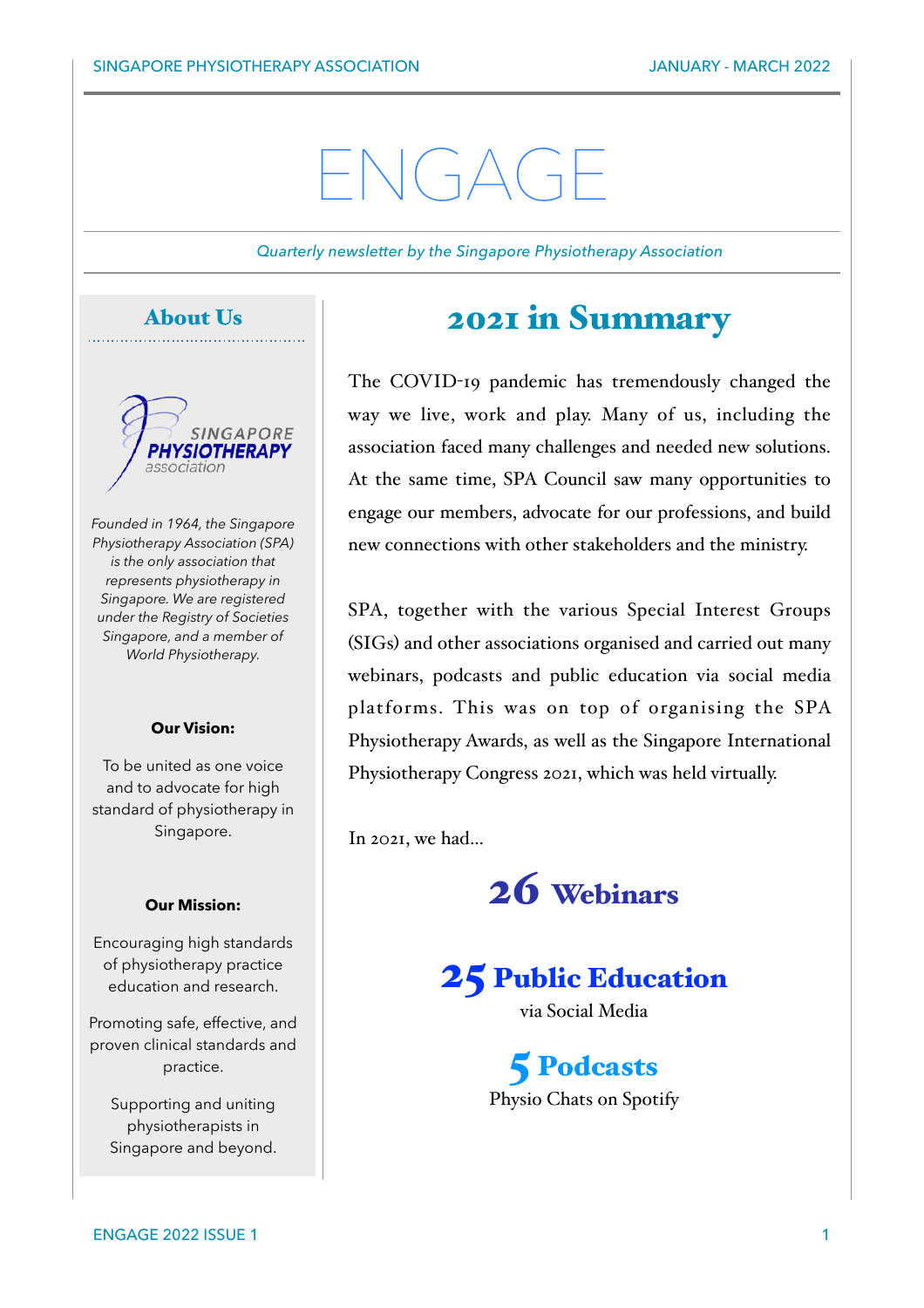#### Webinars

- 24 Feb: SPA-JPTA Webinar: Use of Robotics in Rehab.
- 18 Mar: The Use of Fitness Trackers in Healthy Adults, Chronic Respiratory Diseases and Stroke
- 8 Apr: Research/Clinical Practice Updates in Parkinson's Disease (Neuro SIG)
- 6 May: Spasticity Management after Stroke: When To Treat, What To Do, and What To Look Out For? (Neuro SIG)
- 19 May: Legal Implication of Public Risks of Our Profession
- 10 Jun: Sarcopenia: What Do The Measures Tell Us and What Can Be Done?
- 17 Jun: Differential Diagnoses and Red Flags for Knee Pain (MSK SIG)
- 30 Jun: Workforce Ready. Transiting from Student to Physiotherapist
- 9 Jul: Physiotherapist versus strength & conditioning professionals (MSK SIG)
- 22 Jul: Resilience During The Pandemic: Coping With Change and The New Normal
- 29 Jul: Resilience Starts with Me
- 29 Jul: Trans-Humeral Prosthetics (ISPO Singapore)
- 5 Aug: Psychologically Informed Physiotherapy (MSK SIG)
- 19 Aug: Trunk Control in Neurological Patients (Neuro SIG)
- 25 Aug: Share & Learn Night 1 Medial Knee Pain 25 (MSK SIG)
- 9 Sep: Neuromuscular Electrical Stimulation (NMES) Myths, Misconceptions and Half Truths (EPA SIG)
- 17 Sep: Clinical Reasoning in Physiotherapy Part 1 (MSK SIG)
- 23 Sep: Benign Paroxysmal Positional Vertigo (BPPV) Updates on Management
- 29 Sep: Share & Learn Night 1 Lateral Knee Pain (MSK SIG)
- 7 Oct: Clinical Reasoning in Physiotherapy Part 2 (MSK SIG)
- 14 Oct: Musculoskeletal Clinical Translation Framework (Pain Association of Singapore)
- 28 Oct: Stroke Updates for 2020 to 2021
- 29 Oct: Share & Learn Night 3 Anterior Knee Pain (MSK SIG)
- 4 Nov: Clinical Reasoning in Physiotherapy Part 2 (MSK SIG)
- 11 Nov: Physiotherapy and The Earth's Global Climate: A Need for Cultural Change
- 7 Dec: Understanding More About Mental Health Community Services (SAOT)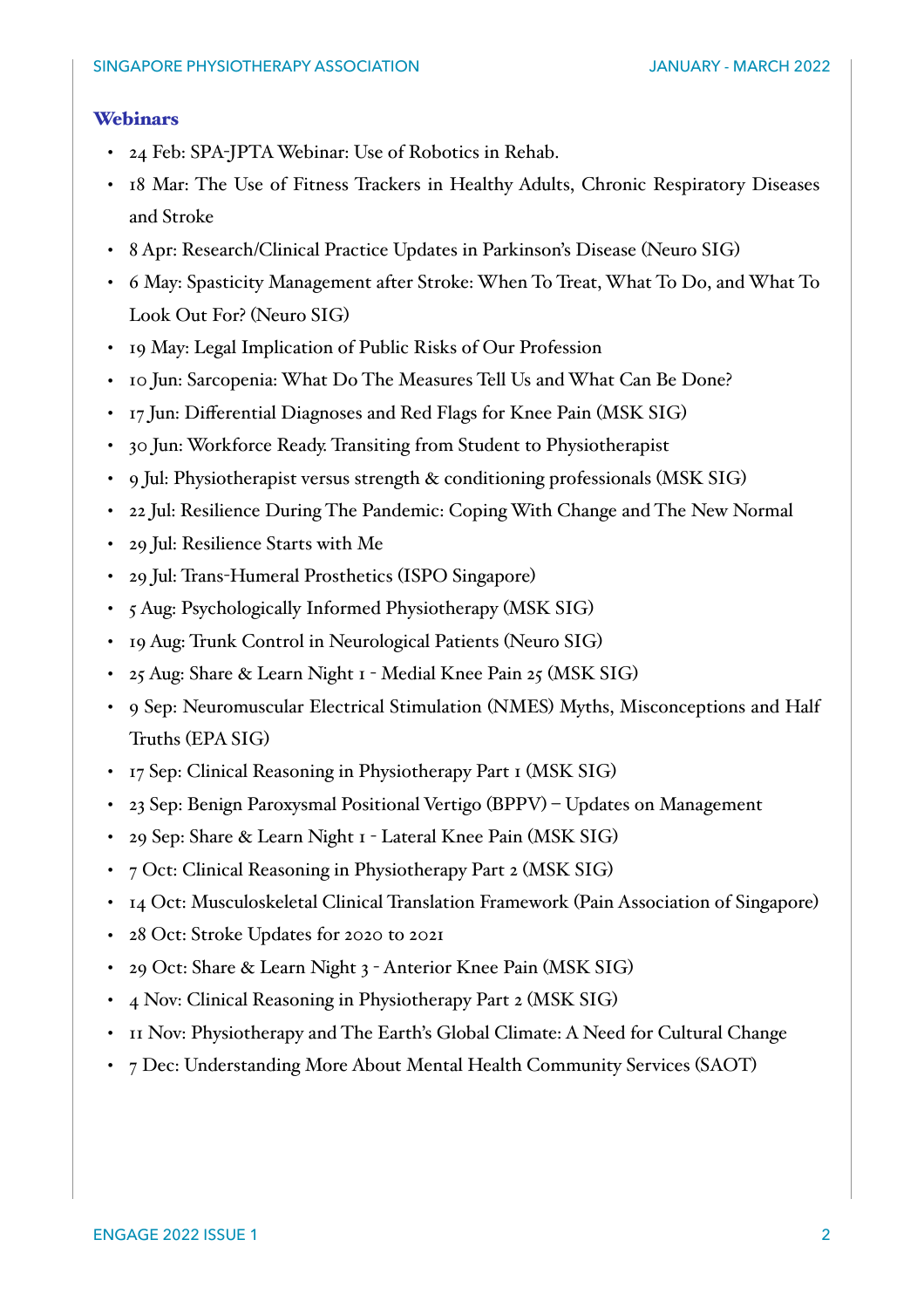#### Public Education via Social Media

- 1 Jan: SMART goals setting
- 19 Jan: WHO PA Guidelines
- 23 Jan: Global Rehab Needs
- 13 Feb: Myths About Knee Osteoarthritis
- 2 Mar: Fitness Trackers and Physical Activity
- 4 Mar: Obesity & Knee Osteoarthritis
- 4 Mar: Knee Osteoarthritis Information Booklet
- 19 Mar: Parkinson's Disease Research and Updates
- 7 Apr: Factors Influencing Paretic Upper Limb Use in Acute Stroke
- 21 Apr: Rethinking Patellofemoral Pain with Professor Kay Crossly
- 27 Apr: How Common is Spasticity After Stroke
- 6 May: Falls in Singapore. Did you Know?
- 18 May: Sexuality After Stroke. Taboo or Reality?
- 1 Jun: How Should We Diagnose and Treat Sarcopenia in Asians?
- 10 Jun: Ultrasound Imaging. Part of a Physiotherapist's Toolkit in ICU?
- 22 Jun: Barriers and Facilitators of Pulmonary Rehab
- 4 Aug: Recovery of Trunk Control after Stroke
- 13 Aug: Getting to Know Your Physiotherapists
- 27 Aug: Are Physiotherapists Regulated Professionals
- 28 Aug: Allied Health Professions Act
- 9 Sep: Benign Paroxysmal Positional Vertigo
- 10 Oc: COVID-19 and Healthcare Leaders: How Could Emotional Intelligence Be A Helpful Resource During A Pandemic?
- 19 Oct: Stroke Updates
- 1 Nov: Is The Current Physiotherapy Practice Doing Harm To The Environment?

#### Podcasts - Physio Chats on Spotify

- 4 Mar: Obesity and Knee Osteoarthritis
- 15 Mar: The Lesser Known About Physiotherapy and Women's Health
- 11 Apr: Introduction to Parkinson's Disease and Others
- 26 Jun: Let's Start A Conversation About Environmental Physiotherapy
- 15 Nov: Weighing in on Brain Health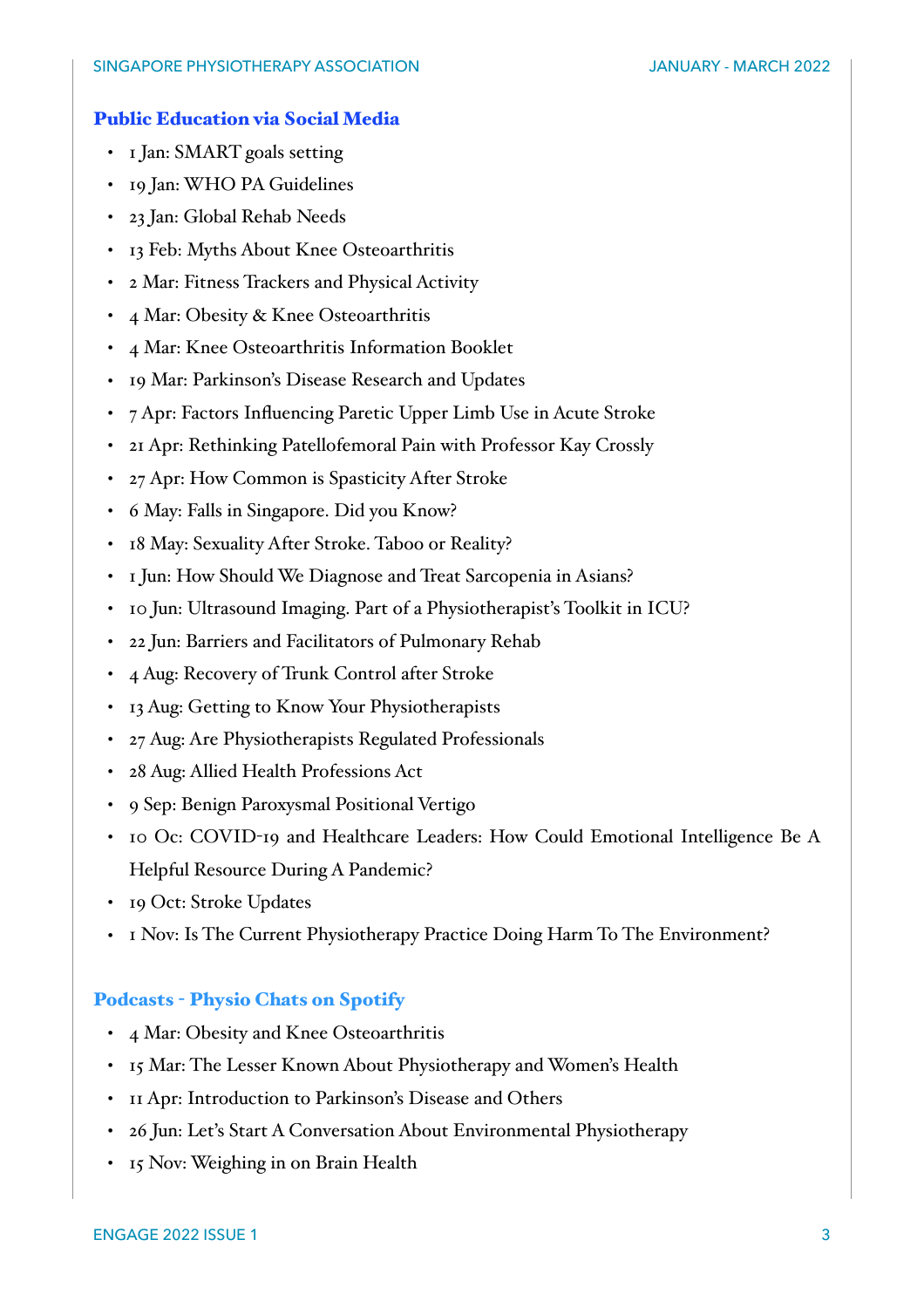## NTUC Income Professional Indemnity for Allied Health Professionals

SPA has worked together with NTUC for a professional indemnity insurance for Allied Health professionals. It does not cover students, interns or provide coverage for short term duration. For more information please email [secretary@physiotherapy.org.sg.](mailto:secretary@physiotherapy.org.sg)

| Annual Premium<br>S\$450 + 7% GST (S\$481.50)<br>SPA members enjoy 15% off annual premium<br>Medical Malpractice Insurance:<br>Coverage<br>• Deductible: S\$1,000 each and every claim (eec) inclusive of defence costs and<br>expenses<br>• Retroactive date: As per date of inception of this policy and excluding all<br>known claims and/or circumstances.<br>• Period of Insurance: 12 months from date to be advised and agreed<br>• Limit of Indemnity (LOI): S\$500,000 any one claim/aggregate (aoc/agg)<br>inclusive of defence costs and expenses (per insured).<br>• Loss of Documents extension, sub-limit: 10% of LOI aoc/agg<br>• Libel and Slander extension, sub-limit: 10% of LOI aoc/agg<br>• Fraud & Dishonesty extension, sub-limit: 10% of LOI aoc/agg<br>• Legal Representations at coroner's inquiries, sublimit: 10% of LOI aoc/agg<br>Exclusion:<br>Public Liability & Product Liability; Product Liability & Product Efficacy; Clinical<br>trials; Cosmetic surgery/procedure; Hepatitis, SARS, AIDS/HIV, Creutzfeldt-Jakob<br>Disease (CJD), LASIK, Ophthalmologist, Molestation, Excluding administration of<br>and/or procedures performed under general anesthesia, Excluding all prior and<br>pending, known claims/circumstances prior to the policy inception date,<br>Excluding fines, penalties, punitive and exemplary damages, Infectious disease/<br>Covid 19 exclusion, Cyber Loss Absolute exclusion<br>Sanction clause<br><b>Condition Precedent clause</b><br>All other terms, conditions and exclusions as per policy wording. | <b>Details</b> |
|----------------------------------------------------------------------------------------------------------------------------------------------------------------------------------------------------------------------------------------------------------------------------------------------------------------------------------------------------------------------------------------------------------------------------------------------------------------------------------------------------------------------------------------------------------------------------------------------------------------------------------------------------------------------------------------------------------------------------------------------------------------------------------------------------------------------------------------------------------------------------------------------------------------------------------------------------------------------------------------------------------------------------------------------------------------------------------------------------------------------------------------------------------------------------------------------------------------------------------------------------------------------------------------------------------------------------------------------------------------------------------------------------------------------------------------------------------------------------------------------------------------------------------------------------------------------------|----------------|
|                                                                                                                                                                                                                                                                                                                                                                                                                                                                                                                                                                                                                                                                                                                                                                                                                                                                                                                                                                                                                                                                                                                                                                                                                                                                                                                                                                                                                                                                                                                                                                            |                |
|                                                                                                                                                                                                                                                                                                                                                                                                                                                                                                                                                                                                                                                                                                                                                                                                                                                                                                                                                                                                                                                                                                                                                                                                                                                                                                                                                                                                                                                                                                                                                                            |                |
|                                                                                                                                                                                                                                                                                                                                                                                                                                                                                                                                                                                                                                                                                                                                                                                                                                                                                                                                                                                                                                                                                                                                                                                                                                                                                                                                                                                                                                                                                                                                                                            |                |
| Applicants will be subjected to individual underwriting of their respective Income medical indemnity<br>proposal form (individual) submitted via their respective associations. Applicants are required to submit                                                                                                                                                                                                                                                                                                                                                                                                                                                                                                                                                                                                                                                                                                                                                                                                                                                                                                                                                                                                                                                                                                                                                                                                                                                                                                                                                          |                |

their CV/professional track record. As the policies are for individual persons, their premium shall be fully paid before the policy can be incepted.